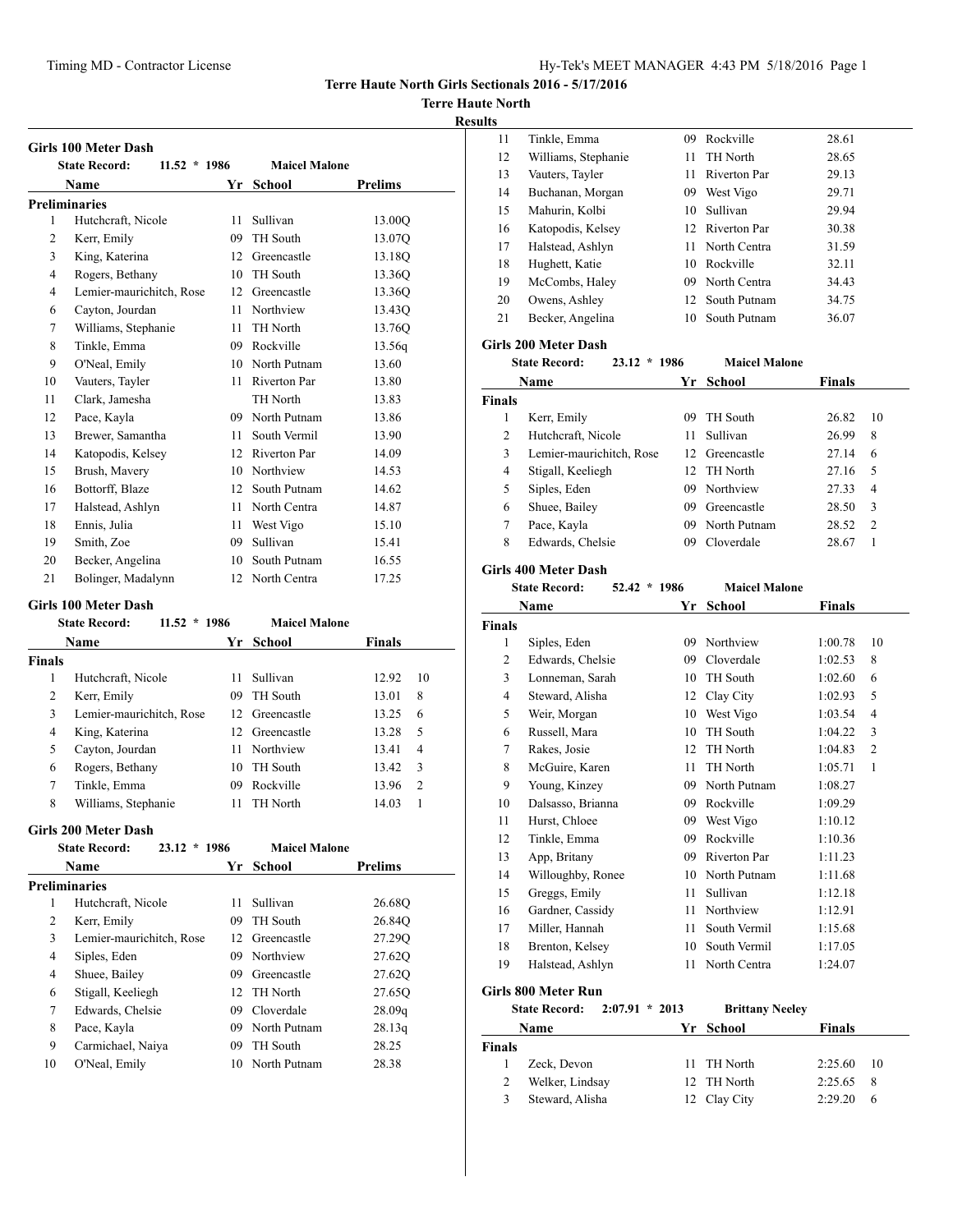**State Record: 10:14.43 \* 2014 Anna Rohrer**

**Name Yr School Finals**

**Terre Haute North Girls Sectionals 2016 - 5/17/2016**

## **Terre Haute North**

#### **Results**

**Girls 3200 Meter Run**

|                | Finals  (Girls 800 Meter Run)            |    |                     |               |                |
|----------------|------------------------------------------|----|---------------------|---------------|----------------|
|                | <b>Name</b>                              |    | Yr School           | <b>Finals</b> |                |
| 4              | Nichols, Ally                            | 10 | South Putnam        | 2:31.27       | 5              |
| 5              | Moore, Amanda                            | 11 | TH South            | 2:32.09       | $\overline{4}$ |
| 6              | Laswell, Alexis                          | 09 | Clay City           | 2:35.43       | 3              |
| 7              | Dalina, Idreen                           | 12 | TH South            | 2:39.07       | $\overline{2}$ |
| 8              | Mozawa, Mika                             | 09 | Greencastle         | 2:39.99       | 1              |
| 9              | Blankenship, Jasmine                     | 09 | Cloverdale          | 2:41.77       |                |
| 10             | McHugh, Maddie                           | 10 | South Putnam        | 2:42.19       |                |
| 11             | McMullen, Kylen                          | 09 | Rockville           | 2:47.21       |                |
| 12             | Hayes, Emily                             | 10 | Rockville           | 2:50.12       |                |
| 13             | Conner, Shayna                           | 09 | <b>Riverton Par</b> | 2:50.19       |                |
| 14             | Haynes, Katie                            | 11 | Greencastle         | 2:50.76       |                |
| 15             | Vore, April                              | 12 | <b>Riverton Par</b> | 2:51.81       |                |
| 16             | Lamb, Kennedee                           | 09 | Sullivan            | 2:53.52       |                |
| 17             | Craighead, Olivia                        | 12 | Sullivan            | 2:53.89       |                |
| 18             | Hines, Chelsey                           | 11 | Northview           | 2:55.01       |                |
| 19             | Stateler, Brooke                         | 10 | West Vigo           | 2:59.85       |                |
| 20             | Eckhardt, Savannah                       | 12 | Northview           | 3:00.66       |                |
| 21             | Louie, Victoria                          | 09 | North Putnam        | 3:13.52       |                |
| 22             | Beardsley, Ella                          | 09 | South Vermil        | 3:18.25       |                |
| 23             | Bolinger, Madalynn                       | 12 | North Centra        | 3:22.01       |                |
| 24             | Webster, Cylie                           | 10 | North Centra        | 3:25.62       |                |
|                | Girls 1600 Meter Run                     |    |                     |               |                |
|                | <b>State Record:</b><br>$4:43.46 * 2011$ |    | <b>Waverly Neer</b> |               |                |
|                | Name                                     | Yr | <b>School</b>       | <b>Finals</b> |                |
| <b>Finals</b>  |                                          |    |                     |               |                |
| 1              | Wilson, Emma                             | 09 | Greencastle         | 5:02.31       | 10             |
| $\overline{2}$ | Zeck, Devon                              | 11 | TH North            | 5:17.93       | 8              |

 Laswell, Alexis 09 Clay City 5:39.43 6 Nagy, Anna 12 TH North 5:55.39 5 Dalina, Idreen 12 TH South 5:56.14 4 Pershing, Adriana 10 Greencastle 5:56.78 3 Brown, Madelyn 10 West Vigo 5:58.70 2 DeLano, Julianna 12 South Putnam 5:59.20 1

 Charara, Sabrien 12 Riverton Par 7:23.96 Webster, Cylie 10 North Centra 7:52.85

| <b>Finals</b>           |                                |                |                 |                            |  |
|-------------------------|--------------------------------|----------------|-----------------|----------------------------|--|
| 1                       | Wilson, Emma                   |                | 09 Greencastle  | 10<br>10:53.13             |  |
| $\overline{c}$          | Bunch, Hannah                  | 11             | TH North        | 8<br>12:00.44              |  |
| 3                       | Gatrell, Mary                  |                | 09 TH North     | 12:46.74<br>6              |  |
| $\overline{\mathbf{4}}$ | Brown, Madelyn                 |                | 10 West Vigo    | 5<br>12:58.84              |  |
| 5                       | England, Lauren                |                | 09 TH South     | 4<br>12:59.79              |  |
| 6                       | Jones, Tia                     |                | 10 Northview    | 13:02.41<br>3              |  |
| $\overline{7}$          | Mullican, Maggie               |                | 10 TH South     | $\overline{c}$<br>13:13.88 |  |
| 8                       | DeLano, Julianna               | 12             | South Putnam    | 1<br>13:15.73              |  |
| 9                       | Szalay, Victoria               | 11.            | Cloverdale      | 13:40.80                   |  |
| 10                      | Pershing, Adriana              |                | 10 Greencastle  | 14:00.45                   |  |
| 11                      | Bovair, Marissa                |                | 12 Riverton Par | 14:25.85                   |  |
| 12                      | Pike, Sydney                   |                | 10 Sullivan     | 14:35.20                   |  |
| 13                      | Young, Madison                 | 12             | Sullivan        | 15:11.21                   |  |
| 14                      | Chubb, Halea                   |                | 10 South Vermil | 15:16.04                   |  |
| 15                      | Price, Merecades               |                | 10 South Vermil | 15:23.39                   |  |
| 16                      | Wicker, Jayci                  | 11             | Rockville       | 15:43.72                   |  |
| 17                      | Spencer, Abigail               |                | 10 North Putnam | 16:58.46                   |  |
| 18                      | Dill, Krisara                  |                | 10 North Putnam | 17:25.05                   |  |
|                         | <b>Girls 100 Meter Hurdles</b> |                |                 |                            |  |
|                         |                                |                |                 |                            |  |
|                         | <b>State Record:</b>           | $13.95 * 2005$ | Vanneisha       |                            |  |
|                         | Name                           | Yr             | <b>School</b>   | <b>Prelims</b>             |  |
| <b>Preliminaries</b>    |                                |                |                 |                            |  |
| 1                       | Groenbech, Laura               | 12             | TH South        | 16.61Q                     |  |
| $\overline{c}$          | Stoffregen, Seelye             |                | 09 Greencastle  | 17.36Q                     |  |
| 3                       | Rogers, Laura                  | 11             | TH North        | 18.25Q                     |  |
| $\overline{\mathbf{4}}$ | Thomas, Erin                   |                | 09 Greencastle  | 18.48Q                     |  |
| 5                       | Plamondon, Paige               |                | 10 Cloverdale   | 18.69Q                     |  |
| 6                       | Staub, Laurel                  |                | TH North        | 19.32Q                     |  |
| $\overline{7}$          | Baker, Emma                    |                | 09 North Centra | 18.74q                     |  |
| 8                       | Fischer, Devon                 | 11 -           | Clay City       | 19.20q                     |  |
| 9                       | Hall, Abigayle                 |                | 09 Sullivan     | 19.40                      |  |
| 10                      | Ealy, Maddy                    |                | 10 TH South     | 19.50                      |  |
| 11                      | Magee, Emma                    | 11.            | South Vermil    | 19.90                      |  |
| 12                      | Reeves, Addie                  |                | 09 North Putnam | 20.16                      |  |
| 13                      | Galloway, Kaytlin              |                | 12 Northview    | 20.19                      |  |
| 14                      | Day, Jaden                     |                | 09 North Putnam | 20.56                      |  |
| 15                      | Kidwell, Katelyn               |                | 09 Northview    | 20.59                      |  |
| 16                      | App, Britany                   |                | 09 Riverton Par | 21.31                      |  |
| 17                      | Olswfski, Billie jo            |                | 10 Rockville    | 21.71                      |  |

Bowden, Alathia 12 West Vigo 25.53

|        |                                           |                                                |              |               | ッ  | Hall, Abigayle      | 09 Sumvan       | 19.40 |
|--------|-------------------------------------------|------------------------------------------------|--------------|---------------|----|---------------------|-----------------|-------|
| 9      | Barton, Katie                             | 12 TH South                                    |              | 6:08.20       | 10 | Ealy, Maddy         | 10 TH South     | 19.50 |
| 10     | Haves, Bailey                             | 12 Rockville                                   |              | 6:14.56       | 11 | Magee, Emma         | 11 South Vermil | 19.90 |
| 11     | Pike, Sydney                              | 10 Sullivan                                    |              | 6:14.79       |    |                     | 09 North Putnam |       |
| 12     | Szalav, Victoria                          | 11 Cloverdale                                  |              | 6:17.18       | 12 | Reeves, Addie       |                 | 20.16 |
| 13     | Young, Samara                             | 09                                             | South Putnam | 6:18.51       | 13 | Galloway, Kaytlin   | 12 Northview    | 20.19 |
| 14     | Stateler, Brooke                          | 10 West Vigo                                   |              | 6:29.67       | 14 | Day, Jaden          | 09 North Putnam | 20.56 |
|        |                                           |                                                |              |               | 15 | Kidwell, Katelyn    | 09 Northview    | 20.59 |
| 15     | Lamb, Kennedee                            | Sullivan<br>09                                 |              | 6:38.93       | 16 | App, Britany        | 09 Riverton Par | 21.31 |
| 16     | Inman, Kaitlyn                            | 09                                             | South Vermil | 6:54.82       | 17 | Olswfski, Billie jo | 10 Rockville    | 21.71 |
| 17     | Smith, Julia                              | Northview<br>11.                               |              | 6:55.92       |    |                     |                 |       |
| 18     | Chubb, Halea                              | 10 South Vermil                                |              | 6:58.38       | 18 | Eastes, Taylor      | 11 Cloverdale   | 21.74 |
| 19     | Sharps, Anna                              | 11 Riverton Par                                |              | 6:59.02       | 19 | Addison, Rebekah    | 09 South Vermil | 21.90 |
| 20     |                                           | 10 North Putnam                                |              | 7:11.11       | 20 | Brown, Lisa         | 09 Sullivan     | 22.20 |
|        | Spencer, Abigail                          |                                                |              |               | 21 | Clapp, Kaitlin      | 12 Riverton Par | 22.36 |
| 21     | Freije, Lauren                            | 11 North Putnam                                |              | 7:11.20       | 22 | Rohr, Ellen         | 09 Rockville    | 23.39 |
| $\sim$ | $\sim$ $\sim$ $\sim$ $\sim$ $\sim$ $\sim$ | $\mathbf{A}$ and $\mathbf{B}$ and $\mathbf{B}$ |              | $\sim$ $\sim$ |    |                     |                 |       |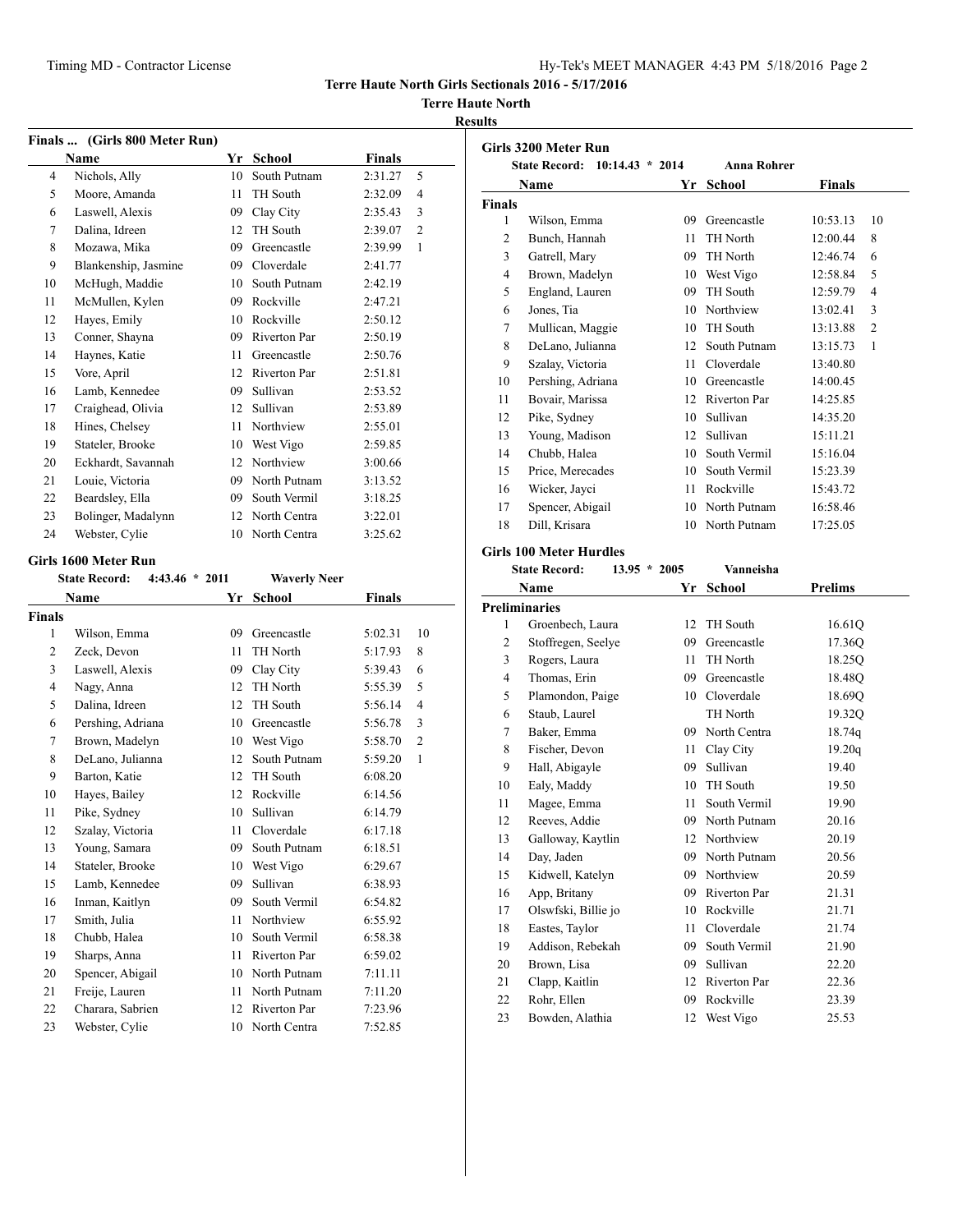**Terre Haute North Girls Sectionals 2016 - 5/17/2016**

**Terre Haute North**

#### **Results**

|               | <b>State Record:</b><br>$13.95 * 2005$                                           |    | Vanneisha                |               |    |
|---------------|----------------------------------------------------------------------------------|----|--------------------------|---------------|----|
|               | Name                                                                             |    | Yr School                | <b>Finals</b> |    |
| <b>Finals</b> |                                                                                  |    |                          |               |    |
| 1             | Groenbech, Laura                                                                 | 12 | TH South                 | 16.41         | 10 |
| 2             | Stoffregen, Seelye                                                               |    | 09 Greencastle           | 17.26         | 8  |
| 3             | Plamondon, Paige                                                                 |    | 10 Cloverdale            | 17.42         | 6  |
| 4             | Rogers, Laura                                                                    | 11 | TH North                 | 17.92         | 5  |
| 5             | Baker, Emma                                                                      | 09 | North Centra             | 18.52         | 4  |
| 6             | Thomas, Erin                                                                     |    | 09 Greencastle           | 18.80         | 3  |
| 7             | Staub, Laurel                                                                    |    | TH North                 | 18.97         | 2  |
| 8             | Fischer, Devon                                                                   | 11 | Clay City                | 19.45         | 1  |
|               | <b>Girls 300 Meter Hurdles</b>                                                   |    |                          |               |    |
|               | <b>State Record:</b><br>$41.36 * 2014$                                           |    | <b>Symone Black</b>      |               |    |
|               | Name                                                                             | Yr | <b>School</b>            | Finals        |    |
| <b>Finals</b> |                                                                                  |    |                          |               |    |
| 1             | Bowden, Alathia                                                                  |    | 12 West Vigo             | 48.34         | 10 |
| 2             | Essig, Molly                                                                     | 11 | TH South                 | 49.26         | 8  |
| 3             | Stoffregen, Seelye                                                               |    | 09 Greencastle           | 49.55         | 6  |
| 4             | Plamondon, Clare                                                                 |    | 12 Cloverdale            | 53.97         | 5  |
| 5             | Hall, Abigayle                                                                   | 09 | Sullivan                 | 53.98         | 4  |
| 6             | Baker, Emma                                                                      | 09 | North Centra             | 54.21         | 3  |
| 7             | Rogers, Laura                                                                    | 11 | TH North                 | 54.96         | 2  |
| 8             | Weinschenk, Whitney                                                              | 11 | Greencastle              | 55.69         | 1  |
| 9             | Bottorff, Blaze                                                                  | 12 | South Putnam             | 57.85         |    |
| 10            | Galloway, Kaytlin                                                                | 12 | Northview                | 59.16         |    |
| 11            | Ealy, Maddy                                                                      | 10 | TH South                 | 59.78         |    |
| 12            | Day, Jaden                                                                       | 09 | North Putnam             | 1:00.27       |    |
| 13            | Parks, Jaylyn                                                                    |    | 09 TH North              | 1:00.43       |    |
| 14            | Magee, Emma                                                                      | 11 | South Vermil             | 1:04.72       |    |
| 15            | Brown, Lisa                                                                      |    | 09 Sullivan              | 1:06.72       |    |
| 16            | Johnson, Macey                                                                   |    | 10 Northview             | 1:07.02       |    |
| 17            | Olswfski, Billie jo                                                              |    | 10 Rockville             | 1:08.57       |    |
|               | Girls 4x100 Meter Relay                                                          |    |                          |               |    |
|               | $45.75 * 2003$<br><b>State Record:</b><br>T. Adams, L. Rox, K. Carr, Z. Robinson |    |                          |               |    |
|               | Team                                                                             |    | Relay                    | Finals        |    |
| <b>Finals</b> |                                                                                  |    |                          |               |    |
| 1             | TH North                                                                         |    | A                        | 52.53         | 10 |
|               | 1) Williams, Stephanie 11                                                        |    | 2) Clark, Jamesha        |               |    |
|               | 3) Bullard, Hannah                                                               |    | 4) Stigall, Keeliegh 12  |               |    |
| 2             | Greencastle                                                                      |    | A                        | 52.67         | 8  |
|               | 1) Lausee, Bailey 12                                                             |    | 2) Shuee, Bailey 09      |               |    |
|               | 3) Stoffregen, Seelye 09                                                         |    | 4) King, Katerina 12     |               |    |
| 3             | Sullivan                                                                         |    | A                        | 54.47         | 6  |
|               | 1) Mahurin, Kolbi 10                                                             |    | 2) Andre, Caylen 12      |               |    |
|               | 3) Greggs, Emily 11                                                              |    | 4) Hutchcraft, Nicole 11 |               |    |
| 4             | North Putnam                                                                     |    | A                        | 54.91         | 5  |
|               | 1) Day, Jaden 09                                                                 |    | 2) Duncan, Aleah 11      |               |    |
|               | 3) Fry, Sarah 11                                                                 |    | 4) Hines, Kathryn 11     |               |    |
|               |                                                                                  |    | A                        | 55.49         | 4  |
| 5             | West Vigo<br>1) Ennis, Julia 11                                                  |    | 2) Hurst, Chloee 09      |               |    |

| 6  | Northview                 | A | 57.20                    | 3 |  |
|----|---------------------------|---|--------------------------|---|--|
|    | 1) Brush, Mavery 10       |   | 2) Galloway, Kaytlin 12  |   |  |
|    | 3) Johnson, Macey 10      |   | 4) Nelson, Sonja 10      |   |  |
| 7  | TH South                  | А | 58.01                    | 2 |  |
|    | 1) Essig, Molly 11        |   | 2) Carmichael, Naiya 09  |   |  |
|    | 3) Rogers, Bethany 10     |   | 4) Kerr, Emily 09        |   |  |
| 8  | Clay City                 | A | 59.21                    | 1 |  |
|    | 1) Brossman, Holly 09     |   | 2) Crabb, Rendi 10       |   |  |
|    | 3) Duckwall, Elizabeth 11 |   | 4) Fischer, Devon 11     |   |  |
| 9  | Rockville                 | A | 1:00.51                  |   |  |
|    | 1) Crouch, Faith 09       |   | 2) Hughett, Katie 10     |   |  |
|    | 3) Tinkle, Emma 09        |   | 4) Patch, Serena 09      |   |  |
| 10 | North Centra              | А | 1:06.66                  |   |  |
|    | 1) Webster, Cylie 10      |   | 2) Bolinger, Madalynn 12 |   |  |
|    | 3) McCombs, Haley 09      |   | 4) Halstead, Ashlyn 11   |   |  |
|    |                           |   |                          |   |  |

# **Girls 4x400 Meter Relay**

**State Record: 3:47.37 \* 2011**

# **M. Brooks, A. Franklin, A. Spencer, C. Miller**

|               | Team                           | Relay | <b>Finals</b>            |                |
|---------------|--------------------------------|-------|--------------------------|----------------|
| <b>Finals</b> |                                |       |                          |                |
| 1             | TH North                       | A     | 4:13.60                  | 10             |
|               | 1) McGuire, Karen 11           |       | 2) Stigall, Keeliegh 12  |                |
|               | 3) Rakes, Josie 12             |       | 4) Welker, Lindsay 12    |                |
| 2             | Greencastle                    | A     | 4:14.19                  | 8              |
|               | 1) Lemier-maurichitch, Rose 12 |       | 2) White, Allison 12     |                |
|               | 3) Shuee, Bailey 09            |       | 4) Stoffregen, Seelye 09 |                |
| 3             | <b>TH</b> South                | A     | 4:15.60                  | 6              |
|               | 1) Russell, Mara 10            |       | 2) Lonneman, Sarah 10    |                |
|               | 3) Pigg, Ruby 10               |       | 4) Moore, Amanda 11      |                |
| 4             | West Vigo                      | A     | 4:40.63                  | 5              |
|               | 1) Hurst, Chloee 09            |       | 2) Ennis, Julia 11       |                |
|               | 3) Buchanan, Morgan 09         |       | 4) Bowden, Alathia 12    |                |
| 5             | South Putnam                   | A     | 4:43.85                  | 4              |
|               | 1) Bottorff, Blaze 12          |       | 2) DeLano, Julianna 12   |                |
|               | 3) McHugh, Maddie 10           |       | 4) Nichols, Ally 10      |                |
| 6             | Clay City                      | A     | 4:45.45                  | 3              |
|               | 1) Jeffers, Avee 10            |       | 2) Laswell, Alexis 09    |                |
|               | 3) Smith, Chelsey 11           |       | 4) Steward, Alisha 12    |                |
| 7             | North Putnam                   | A     | 4:47.12                  | $\overline{2}$ |
|               | 1) Young, Kinzey 09            |       | 2) Willoughby, Ronee 10  |                |
|               | 3) Fry, Sarah 11               |       | 4) Pace, Kayla 09        |                |
| 8             | Sullivan                       | A     | 4:48.50                  | 1              |
|               | 1) Greggs, Emily 11            |       | 2) Hutchcraft, Nicole 11 |                |
|               | 3) Mahurin, Kolbi 10           |       | 4) Hall, Abigayle 09     |                |
| 9             | Rockville                      | A     | 4:48.80                  |                |
|               | 1) Hughett, Katie 10           |       | 2) Dalsasso, Brianna 09  |                |
|               | 3) Hayes, Emily 10             |       | 4) McMullen, Kylen 09    |                |
| 10            | Northview                      | A     | 5:02.79                  |                |
|               | 1) Hines, Chelsey 11           |       | 2) Gardner, Cassidy 11   |                |
|               | 3) Nelson, Sonja 10            |       | 4) Johnson, Macey 10     |                |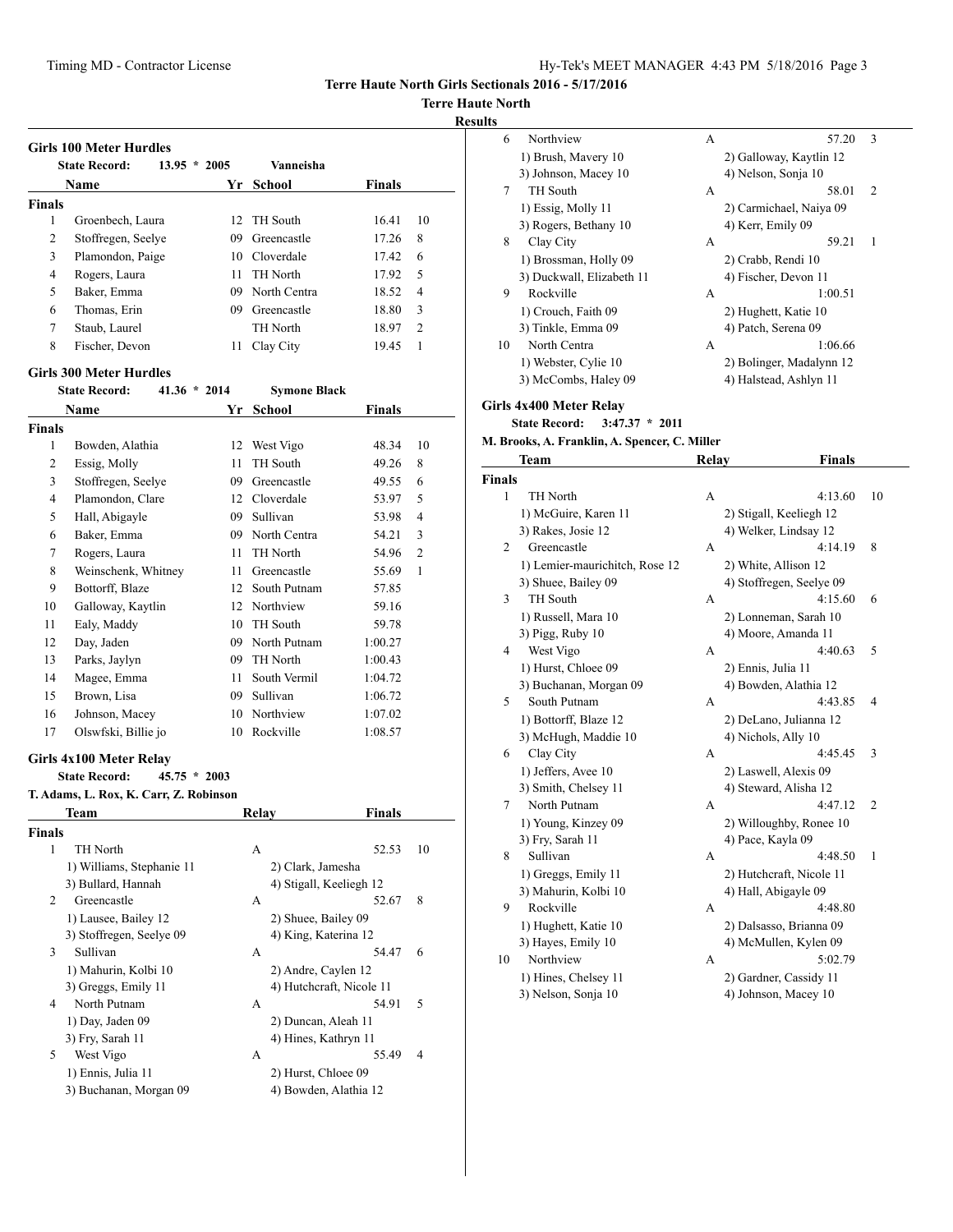**Terre Haute North Girls Sectionals 2016 - 5/17/2016**

#### **Terre Haute North**

#### **Results**

|                        | $8:53.74 * 2013$<br><b>State Record:</b>        |               |                                              |               |                |
|------------------------|-------------------------------------------------|---------------|----------------------------------------------|---------------|----------------|
|                        | J. Sprinkles, S. Wagner, Br. Neeley, Be. Neeley |               |                                              |               |                |
|                        | Team                                            |               | Relay                                        | <b>Finals</b> |                |
| <b>Finals</b>          |                                                 |               |                                              |               |                |
| 1                      | TH North                                        |               | A                                            | 10:20.25      | 10             |
|                        | 1) Bunch, Hannah 11                             |               | 2) Gatrell, Mary 09                          |               |                |
|                        | 3) Nagy, Anna 12                                |               | 4) Zeck, Devon 11                            |               |                |
| 2                      | TH South                                        |               | A                                            | 10:26.56      | 8              |
|                        | 1) Lonneman, Sarah 10                           |               | 2) Barton, Katie 12                          |               |                |
|                        | 3) Dalina, Idreen 12                            |               | 4) Moore, Amanda 11                          |               |                |
| 3                      | South Putnam                                    |               | A                                            | 10:34.57      | 6              |
|                        | 1) Nichols, Ally 10                             |               | 2) McHugh, Maddie 10                         |               |                |
|                        | 3) Jones, Rachel 10                             |               | 4) DeLano, Julianna 12                       |               |                |
| 4                      | Greencastle                                     |               | A                                            | 10:41.66      | 5              |
|                        | 1) Pershing, Adriana 10                         |               | 2) Haynes, Katie 11                          |               |                |
|                        | 3) Mozawa, Mika 09                              |               | 4) Wilson, Emma 09                           |               |                |
| 5                      | Rockville                                       |               | A                                            | 11:19.08      | 4              |
|                        | 1) Hayes, Bailey 12                             |               | 2) Cooper, Jessica 11                        |               |                |
|                        | 3) Hayes, Emily 10                              |               | 4) McMullen, Kylen 09                        |               |                |
| 6                      | West Vigo                                       |               | A                                            | 11:29.44      | 3              |
|                        | 1) Stateler, Brooke 10                          |               | 2) Hurst, Chloee 09                          |               |                |
|                        | 3) Meehan, Kaylie 10                            |               | 4) Brown, Madelyn 10                         |               |                |
| 7                      | Sullivan                                        |               | A                                            | 12:02.32      | $\overline{2}$ |
|                        | 1) Lamb, Kennedee 09                            |               | 2) James, Landrey 10<br>4) Young, Madison 12 |               |                |
|                        | 3) Craighead, Olivia 12                         |               |                                              |               |                |
|                        |                                                 |               |                                              |               |                |
|                        | <b>Girls High Jump</b>                          |               |                                              |               |                |
|                        | <b>State Record:</b>                            | $6-00 * 1985$ | Angela Bradburn                              |               |                |
|                        | <b>Name</b>                                     | Yr            | School                                       | <b>Finals</b> |                |
|                        |                                                 |               |                                              |               |                |
| 1                      | Barker, Aubrey                                  | 09            | Greencastle                                  | 5-00.00       | 10             |
| 2                      | White, Allison                                  |               | 12 Greencastle                               | $4 - 10.00$   | 8              |
| 3                      | Siples, Eden                                    |               | 09 Northview                                 | 4-08.00       | 6              |
| 4                      | Jeffers, Avee                                   |               | 10 Clay City                                 | J4-08.00      | 5              |
| 5                      | Jaeger, Maddy                                   | 12            | TH South                                     | J4-08.00      | 4              |
| 6                      | Ealy, Maddy                                     |               | 10 TH South                                  | 4-06.00       | 3              |
| 7                      | Saliji, Sara                                    |               | TH North                                     | J4-06.00      | $\overline{2}$ |
| 8                      | Mason, Shelby                                   |               | 09 North Putnam                              | 4-04.00       | 0.5            |
| 8                      | Spencer, Anita                                  | 10            | North Putnam                                 | 4-04.00       | 0.5            |
| 10                     | Baker, Emma                                     | 09            | North Centra                                 | J4-04.00      |                |
| 11                     | Hines, Chelsey                                  | 11            | Northview                                    | J4-04.00      |                |
| 11                     | Organ, Jessica                                  | 12            | Riverton Par                                 | J4-04.00      |                |
| 13                     | Evans, Cierra                                   | 10            | TH North                                     | 4-02.00       |                |
| 14                     | Patch, Serena                                   | 09            | Rockville                                    | J4-02.00      |                |
| 15                     | Clapp, Kaitlin                                  | 12            | Riverton Par                                 | J4-02.00      |                |
| 16                     | Luft, Rachel                                    | 10            | South Vermil                                 | 4-00.00       |                |
| 16                     | Mauk, Natalie                                   | 09            | West Vigo                                    | 4-00.00       |                |
| ---                    | Willis, Christyn                                | 12            | Cloverdale                                   | NH            |                |
| <b>Finals</b><br>$---$ | Rightmyer, Evelyn                               | 09            | Cloverdale                                   | NH            |                |

| <b>Girls Pole Vault</b> |                                           |    |                         |               |                          |  |  |
|-------------------------|-------------------------------------------|----|-------------------------|---------------|--------------------------|--|--|
|                         | <b>State Record:</b><br>$13-06.25 * 2009$ |    | <b>Ellie McCardwell</b> |               |                          |  |  |
|                         | Name                                      | Yr | <b>School</b>           | <b>Finals</b> |                          |  |  |
| <b>Finals</b>           |                                           |    |                         |               |                          |  |  |
| $\mathbf{1}$            | Groenbech, Laura                          | 12 | TH South                | 10-00.00      | 10                       |  |  |
| $\overline{2}$          | Rakes, Josie                              | 12 | TH North                | J10-00.00     | 8                        |  |  |
| 3                       | Padan, Sarah                              | 12 | TH South                | J10-00.00     | 6                        |  |  |
| $\overline{4}$          | Atwood, Samantha                          |    | 12 Cloverdale           | 9-06.00       | 5                        |  |  |
| 5                       | Kissinger, Abby                           |    | TH North                | 8-00.00       | $\overline{\mathcal{L}}$ |  |  |
| 6                       | Akers, Sydney                             |    | 10 Sullivan             | 7-00.00       | 3                        |  |  |
| ---                     | Hale, Anna                                |    | 12 Sullivan             | NH            |                          |  |  |
| ---                     | Mackey, Julie                             | 11 | West Vigo               | NH            |                          |  |  |
| $---$                   | Lewis, Sydney                             | 09 | Greencastle             | NH            |                          |  |  |
|                         | <b>Girls Long Jump</b>                    |    |                         |               |                          |  |  |
|                         | <b>State Record:</b><br>$20-04$ * 1986    |    | <b>Tonya Sedwick</b>    |               |                          |  |  |
|                         | Name                                      | Yr | <b>School</b>           | <b>Finals</b> |                          |  |  |
| <b>Finals</b>           |                                           |    |                         |               |                          |  |  |
| $\mathbf{1}$            | Groenbech, Laura                          | 12 | TH South                | 16-01.00      | 10                       |  |  |
| $\overline{c}$          | Kerr, Emily                               | 09 | TH South                | 15-03.00      | 8                        |  |  |
| 3                       | Barker, Aubrey                            | 09 | Greencastle             | 14-11.00      | 6                        |  |  |
| 4                       | Williams, Stephanie                       | 11 | TH North                | 14-07.50      | 5                        |  |  |
| 5                       | Plamondon, Clare                          |    | 12 Cloverdale           | 14-04.00      | 4                        |  |  |
| 6                       | Crabb, Rendi                              |    | 10 Clay City            | 14-01.50      | 3                        |  |  |
| 7                       | Andre, Caylen                             | 12 | Sullivan                | 13-08.50      | $\overline{c}$           |  |  |
| 8                       | Fischer, Devon                            | 11 | Clay City               | 13-05.75      | 1                        |  |  |
| 9                       | Crum, Bri                                 |    | 09 South Vermil         | 13-04.00      |                          |  |  |
| 10                      | O'Neal, Emily                             |    | 10 North Putnam         | 12-11.00      |                          |  |  |
| 11                      | Brewer, Samantha                          | 11 | South Vermil            | 12-10.50      |                          |  |  |
| 12                      | Baker, Emma                               |    | 09 North Centra         | 12-07.00      |                          |  |  |
| 13                      | King, Katerina                            |    | 12 Greencastle          | 12-05.00      |                          |  |  |
| 14                      | Rader, Zoe                                | 11 | <b>TH</b> North         | 12-03.50      |                          |  |  |
| 15                      | Webster, Cylie                            |    | 10 North Centra         | 12-02.25      |                          |  |  |
| 16                      | Guoli, Alexis                             |    | 10 Riverton Par         | 12-02.00      |                          |  |  |
| 17                      | Mahurin, Kolbi                            |    | 10 Sullivan             | 12-00.50      |                          |  |  |
| 18                      | Brush, Mavery                             |    | 10 Northview            | 12-00.00      |                          |  |  |
| 19                      | Patch, Serena                             | 09 | Rockville               | 11-08.25      |                          |  |  |
| 20                      | Crouch, Faith                             | 09 | Rockville               | 11-00.50      |                          |  |  |
| 20                      | Gaston, Jasmine                           | 09 | Cloverdale              | 11-00.50      |                          |  |  |
|                         |                                           |    |                         |               |                          |  |  |

**Girls Shot Put**

| <b>State Record:</b> | $50-09 * 2011$ | <b>Tori Bliss</b> |               |
|----------------------|----------------|-------------------|---------------|
| Name                 |                | Yr School         | <b>Finals</b> |
| nale                 |                |                   |               |

|               | гуанис             | 11 | эспоот          | гицанз   |                |
|---------------|--------------------|----|-----------------|----------|----------------|
| <b>Finals</b> |                    |    |                 |          |                |
| 1             | Amis, Jada         | 09 | Greencastle     | 33-04.00 | 10             |
| 2             | Parks, Kaylee      | 12 | TH North        | 33-00.00 | 8              |
| 3             | England, Lauren    | 09 | <b>TH</b> South | 31-08.00 | 6              |
| 4             | Wallace, Mackenzie | 12 | West Vigo       | 30-10.00 | 5              |
| 5             | Blake, Leah        | 11 | South Vermil    | 30-03.00 | 4              |
| 6             | Fry, Madison       |    | 12 Clay City    | 29-11.00 | 3              |
| 7             | Craig, Courtney    | 11 | Sullivan        | 28-08.00 | $\overline{2}$ |
| 8             | Smith, Amelia      | 12 | Greencastle     | 28-07.00 | 1              |
| 9             | Moore, Alexis      | 09 | TH South        | 28-01.00 |                |
| 10            | Gasho, Emily       | 09 | North Putnam    | 27-09.00 |                |
| 11            | Capps, Caitlin     | 09 | South Putnam    | 27-04.00 |                |